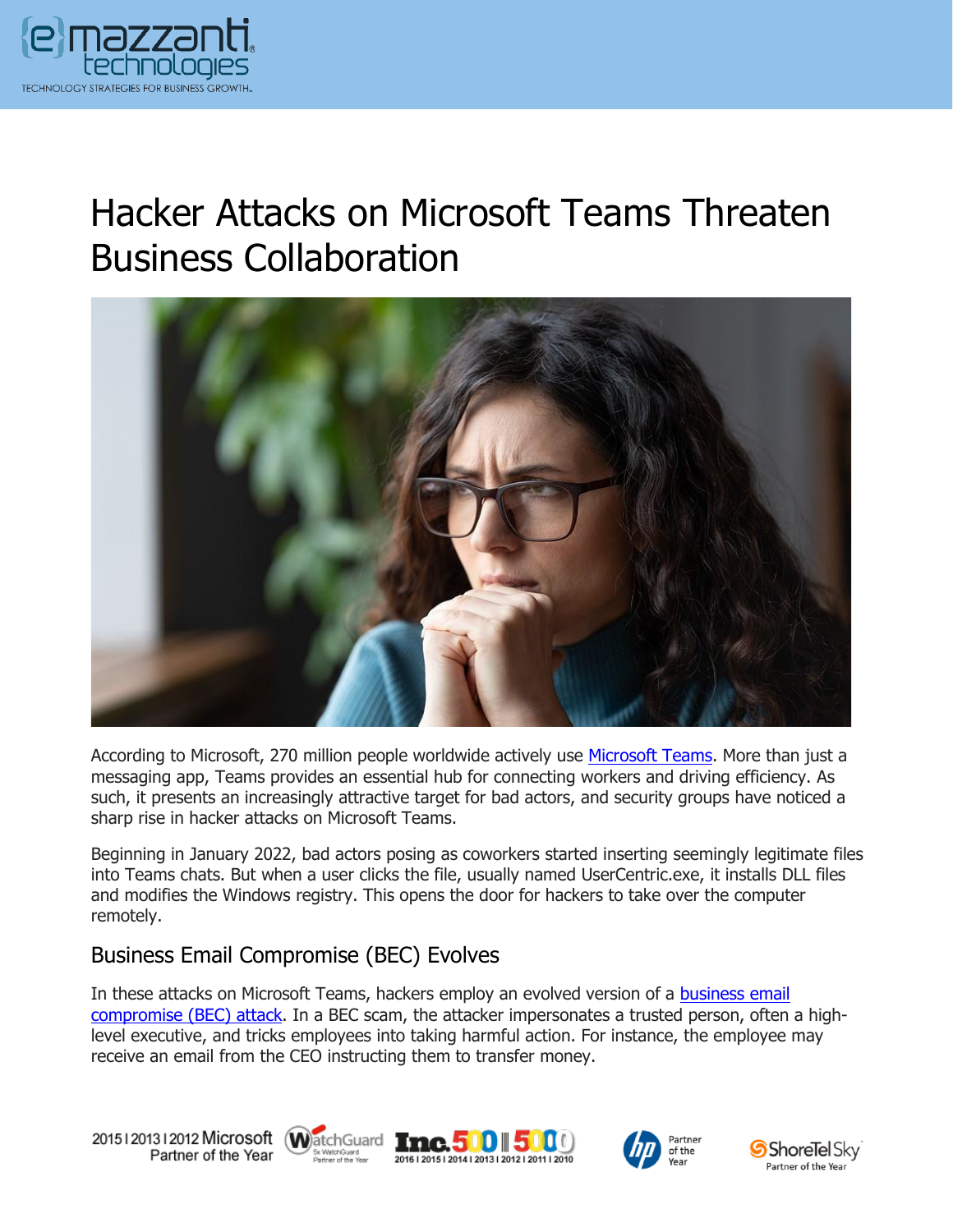Threat actors have successfully used BEC scams through email for years. But now they have expanded their attacks. Instead of using just email, hackers have begun using stolen credentials to impersonate trusted employees in Teams chats. This broadens their attack surface and provides new inroads into the organization.



Hackers first compromise an employee's email account, often through a phishing campaign in a thirdparty organization. Then, using those stolen credentials, they can then access the Microsoft 365 environment and pose as a team member. In the recent attacks, they use that position of trust to trick coworkers into clicking on malicious files that install malware.

### Exploiting End-user Trust of Popular Platform

Security awareness training has helped end users recognize the signs of a BEC scam through email. Unfortunately, however, users often fail to approach Teams with the same caution. Employees tend to trust the Teams environment, assuming that information shared in a Teams chat remains secure.

Additionally, while users may know to look carefully at a sender's email address to spot a fake, they do not always know how to recognize when someone has spoofed a Teams identity. They may interact with what appears to be a team member, not realizing they have received a file from a bad actor instead.

For instance, in a recent attack, hackers invited coworkers to a Teams meeting, posing as the CEO. Then, claiming a bad connection, they sent a SharePoint link through the chat. An employee, thinking the file contained important information about the meeting, clicked the link and activated a malicious file.